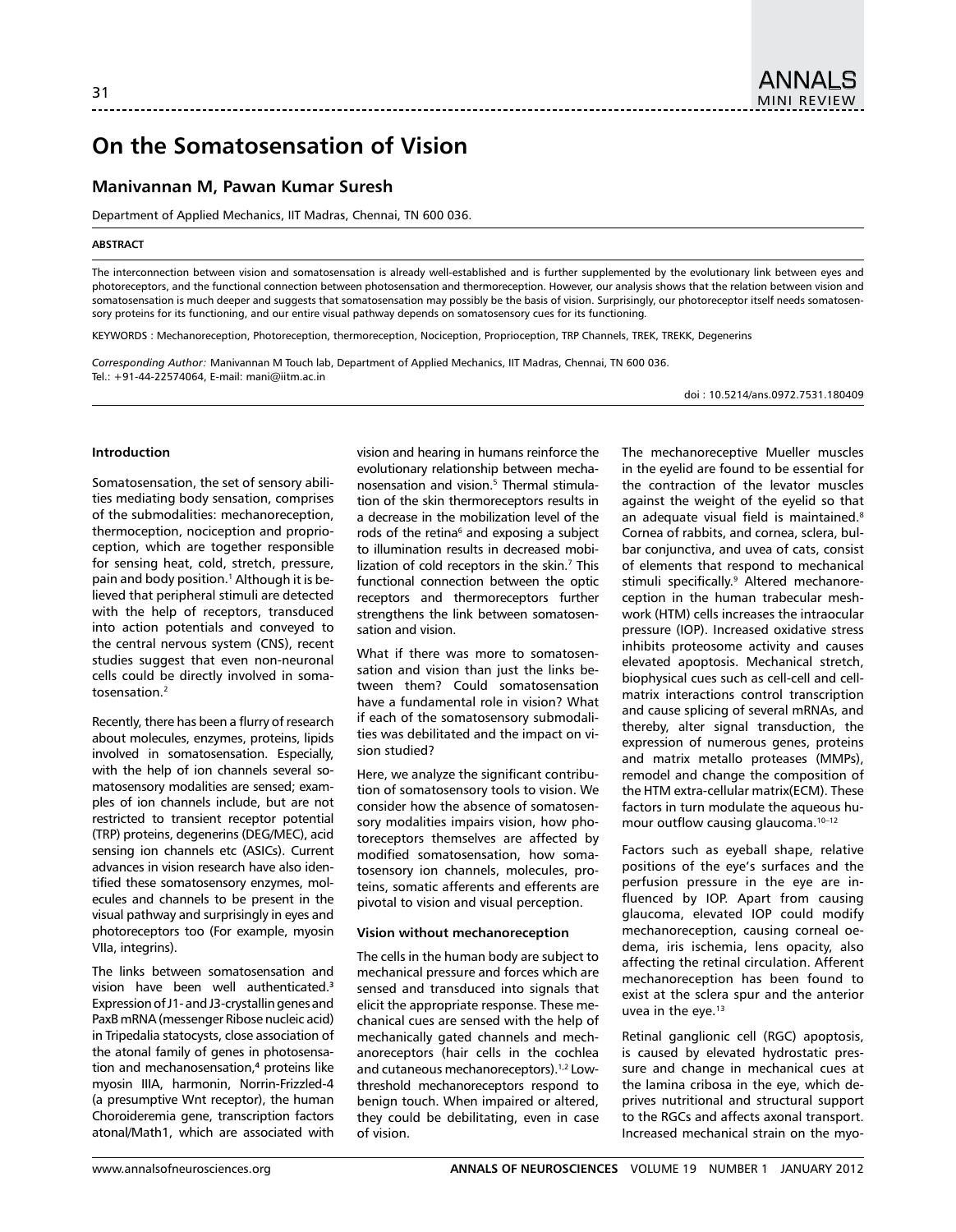fibroblasts of the eye, causes scleral remodelling, affects the mechanotransduction pathway, alters the expression of a multitude of genes, protein kinases, cell receptors, transcription factors and reduces scleral resistance to expansion due to increased IOP resulting in axial myopia.11

Retinal angiogenesis *in vivo* is controlled by a pathway affected by ECM elasticity. These biomechanical cues also affect their sensitivity to chemicals. Changes in ECM elasticity, adhesivity or topography, mechanical stresses, cell-generated traction forces change capillary cell shape and function, stimulate expression of growth factors (like VEGFR2), capillary growth and vascular remodelling *in vivo.* 14

## **Mechanosensitive (MS) channels in photoreception**

Somatosensory signals are translated by neurons into action potentials, which activate mechanoreceptive nerve endings. The mechanical stimuli at these endings, in turn, open mechanosensitive channels, which convert the mechanical forces to electrical and chemical stimuli and cause depolarization of the terminal. The MS channels are activated by many mechanisms such as membrane bilayer mechanics, stretch of the membrane, fluid shear stress, physical coupling through tethers, osmotic variation, amphipathic compounds, cytoskeletal cues, conformational change in proteins, and by second messengers generated by MS enzymes or receptors. In the following paragraphs, we highlight their significance in our eyes, specifically in photoreception.

## **Transient Receptor Potential (TRP) channels**

The TRP family of cation channels has been found to function in sensory processes such as touch, proprioception, osmosensation, hearing and a variety of other physiological processes such as cell volume regulation and ion homeostasis.15,16

The founding member of the TRP family, the drosophila TRP (dTRP) has been found in the eye photoreceptor and is essential for mediating phototransduction.<sup>16</sup> Here, several proteins are clustered together to form a huge signalplex for proper localization of all the components and the TRP channels are closed for the efficient termination of the phototransduction pathway, when the illumination of the photoreceptor cells stops. These channels are associated with the actomyosin cytoskeleton through the scaffold protein INAD (inactivation no afterpotential D), which is the central component of the signalplex and it is these mechanical cues from the cytoskeleton, that are responsible for the movement and activity of the TRP channels in the cells.17,18

Recent evidence suggests that not only channel closure, but, the opening of dTRP channels may also be governed by mechanical stimulation, i.e., by lipid binding mechanics during the direct binding of lipids to the channels or by a stretch in the microvillar membrane due to increase in the concentration of these lipids in response to light stimulation subsequently followed by a change in the structure of the signalplex.<sup>19</sup>

A detailed examination of the pathway, thus, accentuates on the dependence of the phototransduction pathway on mechanical cues from the actomyosin cytoskeleton and instigates the thought that the TRP channels in the drosophila eye could be mechanoreceptive. However, further research needs to be carried out to completely understand the interaction between the cytoskeleton and TRP channels, the mechanism of activation of TRP channels and to find out if the Drosophila TRP channels themselves are somatosensory in nature.

The association of TRP channels with the actomyosin cytoskeleton, directly or indirectly (through macromolecular complexes), has also been observed in mammals. Similarly, the molecular coordination and light-induced protein translocation evident in the Drosophila signalplex is also reflected in the rim of vertebrate photoreceptors.20 Future work could tell us whether these biochemical characteristics of the phototransduction pathway and the dependence of the pathway on mechanical cues could be extended to human eyes too.

## **Mechanosensory abnormal/degenerins (MEC/DEG) and sodium (NaC) channels**

MEC/DEG and NaC are a family of constituently active cationic MS channels with diverse functions. These mechanosensors have also been found in the eyes. Amphioxus, which is closely related to the vertebrates, consists of four rows of cells in its frontal eye. The MS sodium channel, AmphiNaC, is expressed in two symmetrical cells in the first two rows (considered as photoreceptors) of the frontal eyes. The paired eyes of the vertebrates have been found to be similar to

the amphioxus frontal eyes. Hence, the presence and role of similar MS channels in vertebrate photoreceptors, if any, needs to be investigated.<sup>21</sup>

Another group of MS channels called the ASICs, belonging to H+-gated subgroup of the DEG/ENaC family have been found to function in the rodent retina and photoreceptors.<sup>21</sup> In the retina, acidic transients activate these MS channels and tune visual perception. ASIC1 positively modulates cone phototransduction and adaptation. Inactivation of ASIC2, a negative modulator of rod phototransduction, results in light-induced retinal degeneration.22 Hence, the MS channels are necessary to maintain the integrity of the retina and their impairment could lead to substantial visual loss. The rodent retina has also been found to harbour the MS epithelial sodium channels (ENaC), although their role in photoreception remains to be proved.23

## **Vision without MS channels TREK and TRAAK**

MS channels TRAAK (found in the retinal neurons and outer photoreceptor layer(OPE)), TREK-1, TREK-2, and K+ inward rectifying (Kir) channels have been found to be functional in the eye. Removal or impairment of these channels affects osmotic regulation, glial cell homeostasis, destabilizes the membrane potential of Muller cells and affects  $K+$  clearance in the retina.<sup>24</sup> Defective TRAAK mechanosensitivity affects reception and integration of synaptic signals and neuron survival.25 Defects in MS volume regulated outwardly rectifying chloride channels affect the clarity of the ocular medium and aqueous humour outflow in mammalian corneal epithelium and trabecular meshwork (TM) cells.<sup>9</sup> Table 1 summarises somatosemsory channels in the eyes.

## **Vision without thermoception**

Thermoception, the process of sensing the presence or absence of heat (coldness) in the vicinity, takes place with help of temperature-gated channels (like the TRP channels) and thermoreceptors, generally present in the skin. However, functional thermoreceptors have also been found in the face and eyes. Different thermosensitive fibres encode a wide range of temperatures.2

Ocular areas exposed to external temperature changes (such as, cornea, limbus) are filled with cold-activated thermosen-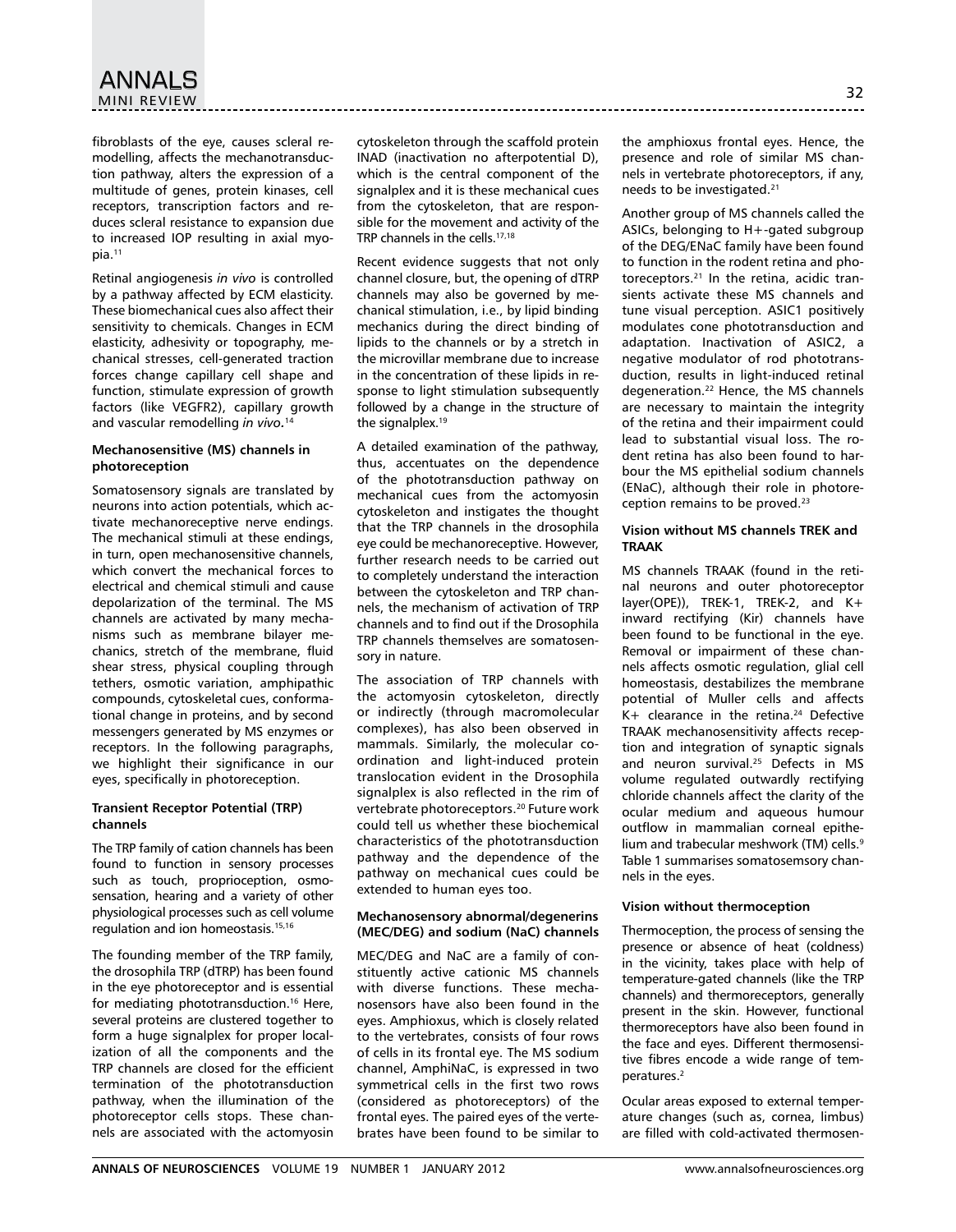| Channels involved in<br>somatosensati on          | Presence in tissue or organ (related<br>to vision)                 | Associated pathology or physiology                                                                     |  |  |
|---------------------------------------------------|--------------------------------------------------------------------|--------------------------------------------------------------------------------------------------------|--|--|
| <b>NOMPC</b>                                      | Drosophila                                                         | Proprioception touch and                                                                               |  |  |
| (TRPN)                                            | compound eye bristles                                              | audition                                                                                               |  |  |
| dTRP                                              | Drosophila eye                                                     | Mechanotransduction in photoreception?                                                                 |  |  |
| TRPML3                                            | Retina cells                                                       | Maturation. (mechanosensory role?)                                                                     |  |  |
| TRPP3                                             | Retina                                                             | Retinal (mechanosensory role?) and hair cell development                                               |  |  |
| ASIC <sub>2</sub>                                 | Eye neurons and photoreceptors                                     | Negative modulation of rod phototransduction                                                           |  |  |
| ASIC <sub>1</sub> a                               | cones                                                              | Positive modulation of phototransduction, inactivation can<br>cause light-induced retinal degeneration |  |  |
| ASIC3, ASIC4                                      | retina                                                             | Mechanosensation & nociception?                                                                        |  |  |
| ASIC <sub>2</sub> b                               | retina                                                             | Modulation of ASIC3 & ASIC2a                                                                           |  |  |
| AmphiNaC                                          | Amphioxus frontal eyes                                             | ?                                                                                                      |  |  |
| <b>ENaC</b>                                       | Retina photoreceptors                                              | Mechanotransduction in photoreception?                                                                 |  |  |
| <b>TRAAK</b>                                      | RGC axons, OPE, retina                                             | Osmotic regulation, cell homeostasis, K+ clearance, synaptic<br>transmission                           |  |  |
| TREK-1,<br>TREK-2                                 | eyes                                                               | Osmotic regulation, cell homeostasis, K+ clearance                                                     |  |  |
| Outward rectifying chloride<br>channels           | Corneal epithelium, TM cells                                       | Ocular medium clarity and aqueous humour outflow mainte-<br>nance                                      |  |  |
| P2X3, P2X7 & P2X5                                 | Rat retina                                                         | Mechanotransduction in photoreception?                                                                 |  |  |
| P2X2, P2X4                                        | Rat retina & choroid                                               | Mechanotransduction in photoreception?                                                                 |  |  |
| Unclassified Stretch activated<br>channels (SACs) | Human retinal muller cells, TM cells,<br>choroid plexus epithelium | Mechanotransdcution?                                                                                   |  |  |
| <b>CAT-50</b>                                     | Frog lens                                                          | Mechanotransdcution                                                                                    |  |  |

|  |  |  |  |  |  |  |  | Table 1. A summary of somatosensory channels in the eyes |  |  |  |  |  |  |  |
|--|--|--|--|--|--|--|--|----------------------------------------------------------|--|--|--|--|--|--|--|
|--|--|--|--|--|--|--|--|----------------------------------------------------------|--|--|--|--|--|--|--|

sors which detect external temperature variations. Cold-sensory fibres (Aδ or C) with spotlike receptive fields are distributed throughout the surface of the eye, with higher density in the perilimbal episclera and the posterior segment, and their functions are similar to thermosensors found in other parts of the body, which accentuates on their importance in vision. Reduction in ocular blood flow causes temperature variations and activates these receptors which may be responsible for thermosensation in the eye and face and in blinking due to ocular surface evaporation. These thermosensors have low mechanical sensitivity, may signal blood flow variations and help regulate regional temperature and blood flow. Their impairment could lead to loss of useful information and affects retinal function and vision.26

Mutations in a recently identified gene hclA coding for an ionotrophic histamine receptor subunit in Drosophila melanogaster, leads to defects in the visual system, neurologic disorders and changed responsiveness to neurotoxins.27 The same gene is considered to be a potential player in thermosensation too.<sup>28</sup>

## **Vision without nociception**

Nociception, the neural process by which we sense harmful stimuli, is initiated by pain receptors which detect chemical, mechanical and thermal stimuli above a certain threshold and send signals to the brain and spinal cord. They are found mostly in the skin and to a lesser extent in the internal surfaces such as, periosteum and joint surfaces.

It is a little known fact that cornea is the most densely innervated tissue in the body, with four types of nociceptors innervating its epithelium. Mechano-nociceptors respond to sharp mechanical forces acting on the cornea and protect it from injury.

Polymodal nociceptors help sustain the pain caused by harmful high threshold mechanical, chemical and thermal stimuli. Cold nociceptors detect low temperatures and mediate cooling sensations. Silent nociceptors respond to local inflammation and chemical stimuli. Without these nociceptors, integrity of the ocular surface would be lost and corneal wound healing may not be possible. The nociceptors are distributed homogeneously throughout the cornea and their density is a measure of corneal sensitivity.<sup>29</sup> They are important for a healthy cornea and their loss will lead to 'dry eye' which could decrease the corneal sensitivity or erode its epithelium. Their loss could result in irreparable damage to the cornea, eventually resulting in blindness.30

Mechano, polymodal and cold nociceptors are also functional in the episclera, sclera, bulbar conjunctiva, iris and in the ciliary body. Damage to the nociceptive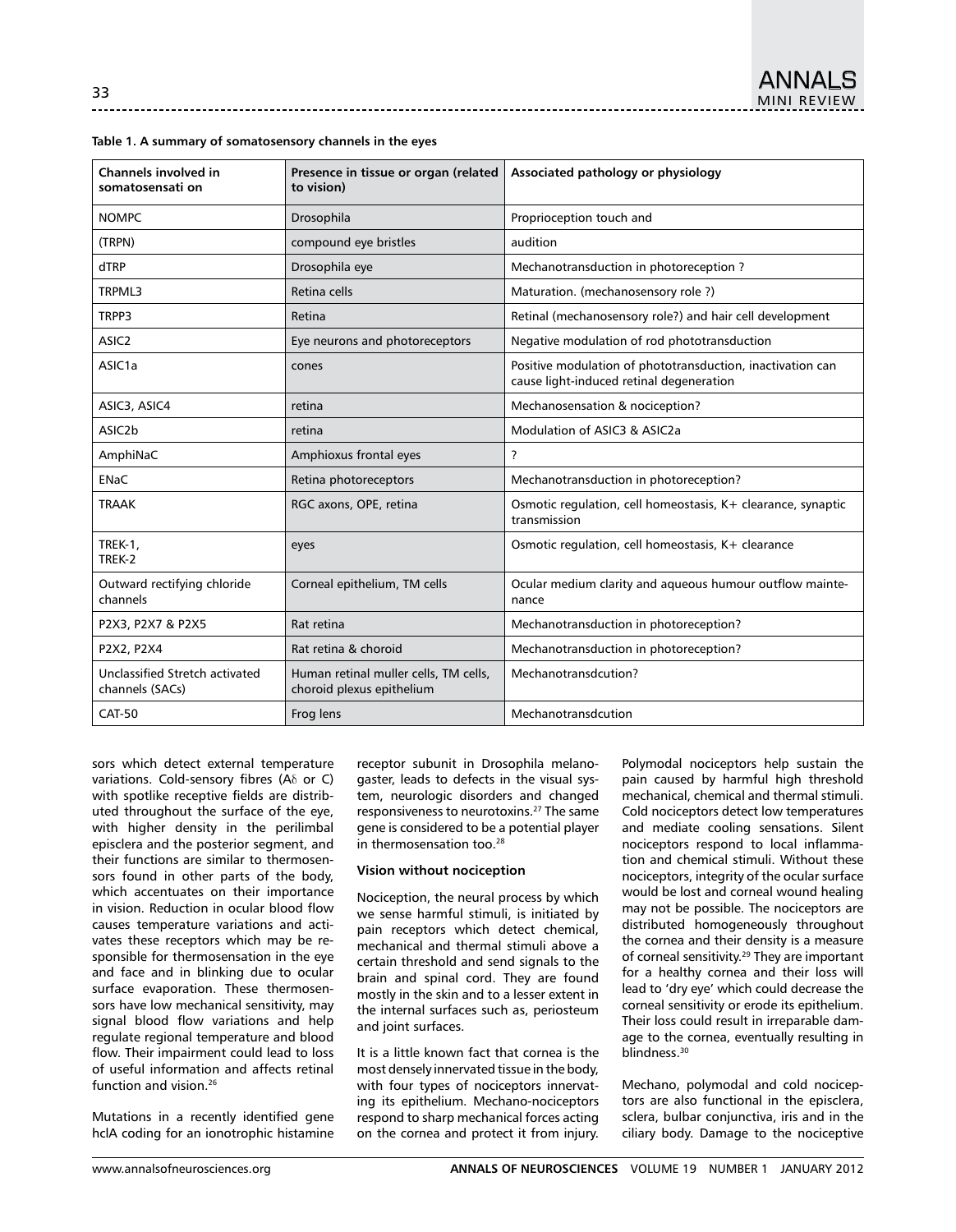nerves, as in the case of a surgery, could affect their threshold level, sensitivity, and they may become hypoaesthetic or even anaesthetic, depending on the type and extent of damage. The subject may have decreased lacrimal secretion and may experience acute or chronic pain of variable duration.31

### **Vision without proprioception**

Sensory receptors in the inner ear (labyrinth receptors), muscles (Muscle spindle), tendons (golgi tendon), joints inform us about motion or relative position of our body or body parts by responding to stimuli arising internally. These receptors are called proprioceptors and the process is called proprioception.

Proprioceptors play a crucial role in vision and visually guided behaviour. Proprioceptive inputs are necessary for oculomotor control, maintenance of binocular vision and spatial localization. In animals, experimental removal of these inputs led to deterioration in depth perception, affected fixation stability and ocular alignment, caused deviation of eye position, modified eye movements and optokinetic responses, and altered the vestibulo-ocular reflex (VOR) and the vestibulocollic reflex. 32,33

In an experiment involving hooded rats, albino rats, and dystrophic and non-dystrophic Royal college of surgeon (RCS) rats, it was observed that dystrophic RCS rats alone failed to orient themselves to a visual stimulus and spent less time under the dark while compared to others, when placed under different illumination levels. The somatosensory defect also prevented the dystrophic RCS rats from reaching criterion levels in the visual discrimination test, reflecting the effect of proprioceptive loss on vision.<sup>34</sup>

Proprioception influences human vision too. Altered proprioception modifies ocular alignment, static eye position as well as eye movements such as saccades and smooth pursuit.<sup>35</sup> Modified extra ocular muscle (EOM) proprioception affects visuomotor behaviour and may be a factor in the cause and treatment of eye ailments like strabismus and nystagmus.<sup>32,33</sup> Signals from EOM proprioceptors are involved in constructing the registered direction of gaze and vision, and in visual information processing in the brain. They are also associated with the development of visual properties of the visual cortex neurons such as stereoacuity and orientation selectivity.<sup>32</sup>

Recently, it has been proved that proprioceptive inputs during passive eye movements play a significant role in the reduction of perceived motion smear, disproving previous notions of negligible proprioceptive contribution to extra-retinal information and clarity.<sup>36</sup> Disturbing the proprioceptive input from the innervated myotendinous cylinders (IMCs) in the EOMs leads to oculomotor disorder and interferes with normal binocular vision and spatial localization.<sup>37</sup> Proprioceptive inputs have also been found to contribute to the self-recognition of active movement visually, called the "sense of agency".<sup>38</sup>

Friedrich ataxia (FRDA), a hereditary disease characterized by the impairment of proprioception and hence difficulty in walking, lurching gait, absence of deep tendon reflexes and others, has a role in visual loss too. FRDA results in defective visual fields, progressive loss of RGCs and causes considerable damage to the optic nerve. Loss of visual acuity, damage to the optic disk and even loss of central vision were sometimes encountered because of the ataxia.39 The visual evoked potentials were abnormal in most of the cases. Other symptoms included fixation instability, ocular flutter, impaired VOR and abnormal saccadic movements and smooth pursuit.<sup>40</sup>

The superior colliculus or optic tectum, a component of the mid-brain which plays a critical role in visual reception, is sensitive to proprioceptive inputs and manipulation of these inputs alters the visual response.32,41

## **Visual perception without somatosensation**

EOM proprioceptive cues control muscular activity of the neck muscles and head movement and thereby, participate in body orientation and visual perception.<sup>31</sup>

Somatosensory cues modulate visual slant perception,<sup>42</sup> Hering and Wundt illusions<sup>43</sup> and suppress illusory visual motions such as autokinesis,<sup>44</sup> and oculogyral vision.<sup>45</sup>

Recently, tactile stimulation alone has been found to activate the dorsal region of the lateral occipital cortex (LOC), an important visual area for object recognition, even in cases where object recognition through visual stimulation alone was not possible.

Also, the LOC was activated by tactile input directly and therefore, tactile activation is not secondary to visual activation of LOC. This evidence suggests an important role for tactile stimuli in visualization.<sup>46</sup>

Our brain relies on haptic information to resolve visual mislocalizations. Somesthetic cues to the somatosensory cortex influence the visual cortex via the parietal lobe and this is important for spatial attention during vision.<sup>47</sup> Somesthetic cues stimulate the middle superior temporal  $(MST)$  area<sup>48</sup> in the middle temporal visual area and strongly influence perception of structure from motion.<sup>49</sup> Right somatosensory-related cortices are required for visual recognition of emotion.50–52 Somatosensory information inhibits visually elicited avoidance behaviour and this is necessary in natural situations, such as, mating.<sup>53</sup> Impaired somatosensation could affect natural behaviour, visual recognition of emotion and visual conflict may not be resolved.

## **Vision without somatic afferents and efferents**

Special somatic afferents (SSA) mediates special sensations of vision from retina.<sup>41</sup> Severing or subjecting the optic nerve (an SSA) to increased pressure, could lead to ipsilateral blindness, a choked optic disc and axonal degeneration. Similarly damage to the general somatic efferents (GSE) such as the trochlear nerve, the abducens nerve and the oculomotor nerve (consists of a GSE and a general visceral efferent)*,* causes a variety of visual disorders such as drooping of the upper eyelid, dilated and fixed pupil, paralysis of accommodation, inability to focus the eye, double vision, slight protrusion of the eyeball and strabismus**.** <sup>54</sup> Also**,** somatosensory loss to the trigeminal nerve (general somatic afferent) injures the cornea.55 Table 2 gives us a gist of the somatosensory signals involved or modified during vision with their associated pathologies and physiologies.

## **Are MS purinergic receptors essential in the retina?**

Purinergic receptors (P2X & P2Y) have been found in abundance in the retina. They are a family of ligand-gated ion channels responsive to ATP and a few related nucleotides. Their presence in nociceptive<sup>56</sup> and mechanosensitive afferents<sup>57,58</sup> and hence, their involvement in somatosensation in the periphery as well as the CNS has been authenticated. Receptors P2X3, P2X7& P2X5 have been found in the rat retina alone, while P2X2 and P2X4 exist in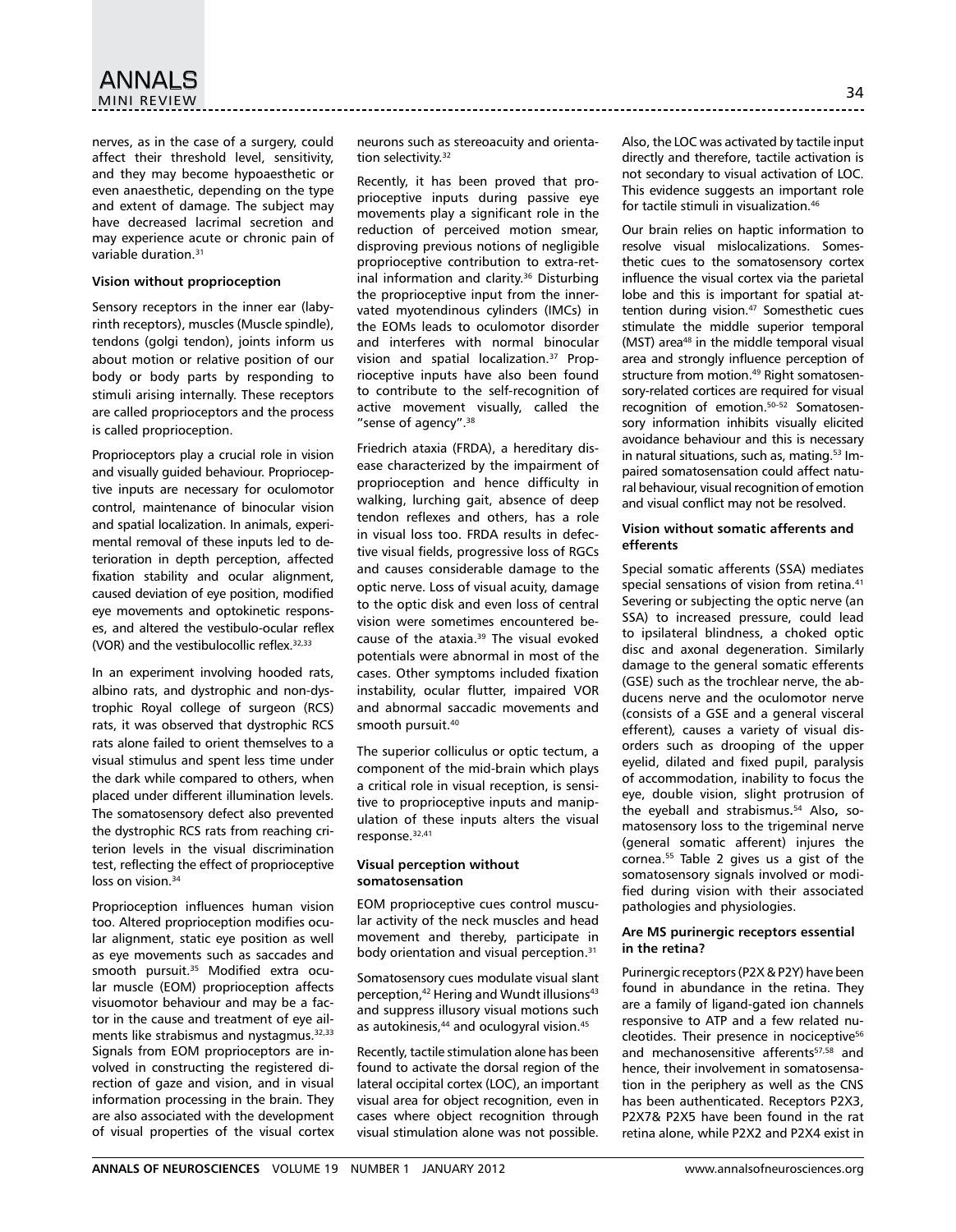**Table 2. A summary of the somatosensory signals involved or modified during vision with their associated pathologies and physiologies**

| Type of somatosensory signal<br>involved or modified         | Tissue or organ involved or affected<br>during vision                | Associated physiology or pathology                                                                                                                                       |  |  |
|--------------------------------------------------------------|----------------------------------------------------------------------|--------------------------------------------------------------------------------------------------------------------------------------------------------------------------|--|--|
| Mechanoreception at mueller cells                            | eyelid                                                               | Levator muscle contraction for adequate visual field<br>maintenance                                                                                                      |  |  |
| Mechanoreception at the HTM cells                            | eye                                                                  | Modified signal transduction, modulated aqueous<br>humour outflow, leads to glaucoma                                                                                     |  |  |
| Mechanoreception                                             | cornea                                                               | Increased fluid content in the cornea, causing reduction<br>in visual acuity                                                                                             |  |  |
| Mechanoreception                                             | iris                                                                 | Loss of blood supply to the iris                                                                                                                                         |  |  |
| Mechanoreception                                             | Eye lens                                                             | Opacity                                                                                                                                                                  |  |  |
| Afferent                                                     | Sclera, anterior                                                     | $\overline{\phantom{a}}$                                                                                                                                                 |  |  |
| Mechanoreception                                             | uvea                                                                 |                                                                                                                                                                          |  |  |
| Mechanical cues at lamina cribosa                            | Retinal ganglion cells (RGCs)                                        | Deprivation of support to RGCs, axonal transport<br>affected, followed by RGC cell death                                                                                 |  |  |
| mechanical stress on myofibroblasts                          | Sclera                                                               | Alters expression of genes. Results in axial myopia                                                                                                                      |  |  |
| Mechanical cues (ECM elasticity)                             | Retina                                                               | Change in capillary cell shape and function, formation<br>of new blood vessels in retina                                                                                 |  |  |
| Thermosensation                                              | Cornea, limbus                                                       | Detection of external temperature variations                                                                                                                             |  |  |
| Thermosensation (cold-sensory<br>fibres)                     | Posterior segment, perilimbal episclera                              | Maintenance of regional temperature, blood flow and<br>hence, retinal integrity.                                                                                         |  |  |
| Nociception (Mechano-nociceptors)                            | Cornea, episclera, iris, sclera, ciliary<br>body, bulbar conjunctiva | Protection from injury                                                                                                                                                   |  |  |
| Nociception (Polymodal nociceptors)                          | Cornea, episclera, iris, sclera, ciliary<br>body, bulbar conjunctiva | Pain sustenance                                                                                                                                                          |  |  |
| Nociception (Cold-nociceptors)                               | Cornea, episclera, iris, sclera, ciliary<br>body, bulbar conjunctiva | Cooling sensations                                                                                                                                                       |  |  |
| Nociception (Silent nociceptors)                             | Cornea                                                               | Response to inflammation, chemicals                                                                                                                                      |  |  |
| Proprioception (Palisade nerve end-<br>ings in IMCs of EOMs) | Optic tectum, sclera, eye (in general)                               | Visual and spatial localization, oculomotor control,<br>normal eye position and movements, stable fixation,<br>binocular vision, visual clarity, agency, visual response |  |  |
| Somatosensory proprioceptive cues                            | Visual processing regions in brain                                   | Modulating Perception and suppressing illusory visual<br>motions                                                                                                         |  |  |
| Tactile stimuli                                              | Lateral occipital cortex                                             | Object recognition during Visualization                                                                                                                                  |  |  |
| Haptic signals                                               | Parietal lobe, visual cortex, MST                                    | Spatial attention during vision, perception of structure<br>from motion, resolving visual conflict                                                                       |  |  |
| Right somatosensory related cortices                         | Visual processing regions in brain                                   | Visual recognition of emotion                                                                                                                                            |  |  |
| Somatic afferents and efferents                              | Cranial nerves involved in vision                                    | Blindness, axonal damage, accommodation and focus<br>problems, corneal damage, strabismus, eyeball                                                                       |  |  |

the rat retina as well as choroids.<sup>59,60</sup> Also, ATP-gated channels with properties of Purinergic receptors have been found only in RGCs.<sup>61</sup> These receptors have also been found in bipolar, amacrine and muller cells of the retina.<sup>62</sup> Their expression in various cells of the retina is indicative of a strong role of these MS receptors in phototransduction. However, only future work will substantiate this claim.

## **Photoreception with altered/absent mechanotransduction**

The vertebrate photoreceptors involve the formation of a molecular complex and light-induced protein translocation evident in the signalplex of the Drosophila phototranduction pathway. We also know that the actomyosin cytoskeleton interacts with the Drosophila TRP channels and provides mechanical signals mandatory for phototransduction. It is possible that similar channels exist in the vertebrate phototransduction pathway too.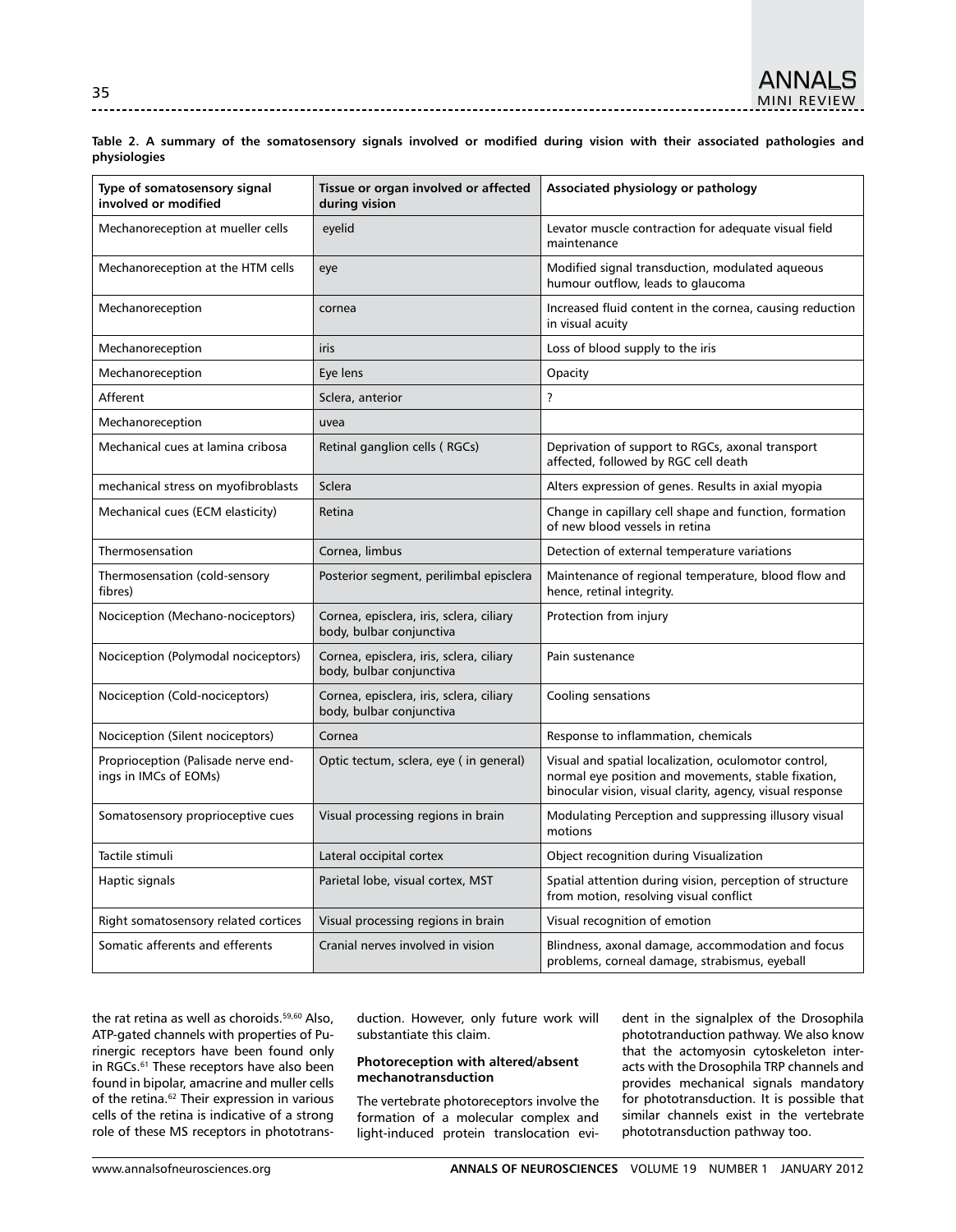The photoreceptors of each human eye synthesizes *de novo* some 10 billion opsin molecules per second. It is critical for phototransduction that the opsin molecules synthesized in the inner segment be transported to the outer segment. This is mediated by myosin VIIa, an actin-based mechanoenzyme found in the cilium of vertebrate photoreceptors.<sup>34,63</sup> Myosin VIIa, similar to the myosin III in drosophila eye, possibly forms a complex with other proteins and their interactions provide mechanical signals necessary for the translocation of opsin to the OS<sup>34,63</sup> thereby, playing a crucial role in phototransduction in humans. Hence, the alteration or absence of these mechanical cues during mutation in myosin VIIa, could causes blindness, as in the case of Usher's syndrome.<sup>64</sup>

The fact that mutations in myosin VIIA also cause deafness in Usher's syndrome (a deafness-blindness disease) due to defective mechanotransduction.<sup>65</sup> suggests a possibility that myosin VIIa mediates a mechanotransduction pathway in photoreceptors too, and blindness is caused when mutation in myosin VIIa disturbs the mechanotransduction pathway, thereby reflecting a possible role for mechanotransduction in photoreception.

Myosin VIIa has also been found in cilia present in the eyes. Cilia are organelles consisting of a microtubule-based axonemal structure that emerge from the basal bodies and are found on cell surfaces in almost all mammalian cells. They may be motile, nodal or non-motile (primary cilia). It is a well-known fact that primary or non-motile cilia generally function as mechanosensors or chemosensors (nociceptors) or both,<sup>66</sup> reflecting their somatosensory nature. It has been found that the outer segments (OS) of the photoreceptors are modifications of these primary cilia. The cilia also connect the OS segment to the inner segment and function in retinal photoreception, suggesting another mechanosensory function in vision.67 Further research on these organelles could help us accentuate on their importance in vision. Table 3 gives us a list of various somatosensory elements, proteins and molecules which would affect/probably affect vision.

## **Future perspectives and conclusions**

It is common knowledge that mechanosensory interommatidial bristles (presence of Nomp C mechanoreceptors) $68$  exist in the compound eye of the drosophila<sup>69</sup> and their high density perfectly matches the number of facets at the centre of the eye. However, the reasons for their presence in the eye in spite of the presence of photoreceptors and their role in vision, if at all any, are yet to be found. The neurons of these bristles

| Other molecules/elements present/probably present in the<br>eyes with a direct or indirect somatosensory role                                                   | <b>Associated physiology</b>                                                                 |
|-----------------------------------------------------------------------------------------------------------------------------------------------------------------|----------------------------------------------------------------------------------------------|
| Mechanical signals (from actomyosin cytoskeleton)                                                                                                               | TRP channel gating and movement during phototransduction.<br>(in Drosophila eye)             |
| Plasma-membrane bound enzymes (phospholipase A2 & C)                                                                                                            | Increase their activity causing more phosphorylation and help<br>mediate mechanotransduction |
| Cytoskeletal complex                                                                                                                                            | Delayed channel activation following stimulus, Modulation of MS<br>channel activity.         |
| Tethers, Mechanical cues (From cell-cell interations), viscoelastic-<br>ity of actin                                                                            | Gating of ion channels                                                                       |
| Mechnical signals from Focal adhesion proteins-(Focal Adhesion<br>Kinase, paxilin, and the adaptor protein p130Cas), cadherin,<br>integrins, myosin VIIa, NINAC | Mechanotransduction, Activation of intracellular signaling<br>pathways                       |
| Lipid bilayer physical changes, membrane stretch                                                                                                                | Generation of mechanical cues for mechanotransduction                                        |
| Fatty metabolites, Ca2+(second messenger), ATP, membrane<br>kinases), prostaglandins, alpha B crystallin                                                        | Mediating mechanotransduction pathway in phototransduction?                                  |
| Fatty acids, trinitrophenol, lysolecithin,                                                                                                                      | Plasma membrane crenation enhancing SAC activity                                             |
| Chlorpromazine, tetracaine                                                                                                                                      | Cup-fomration in membrane inhibiting SAC activity                                            |
| Gadolinium, amiloride, barium                                                                                                                                   | <b>Block TRAAK</b>                                                                           |
| Stomatin-related protein (SLP-3)                                                                                                                                | Bind to ASICs 2 & 3 to mediate mechanotransduction                                           |
| Mechanical signals (from actomyosin cytoskeleton)                                                                                                               | TRP channel gating and movement during phototransduction.<br>(in Drosophila eye)             |
| Plasma-membrane bound enzymes (phospholipase A2 & C)                                                                                                            | Increase their activity causing more phosphorylation and help<br>mediate mechanotransduction |
| Cytoskeletal complex                                                                                                                                            | Delayed channel activation following stimulus, Modulation of MS<br>channel activity.         |
| Tethers, Mechanical cues (From cell-cell interations),<br>viscoelasticity of actin                                                                              | Gating of ion channels                                                                       |

**Table 3. A summary of the various somatosensory elements, proteins and molecules which would affect/probably affect vision**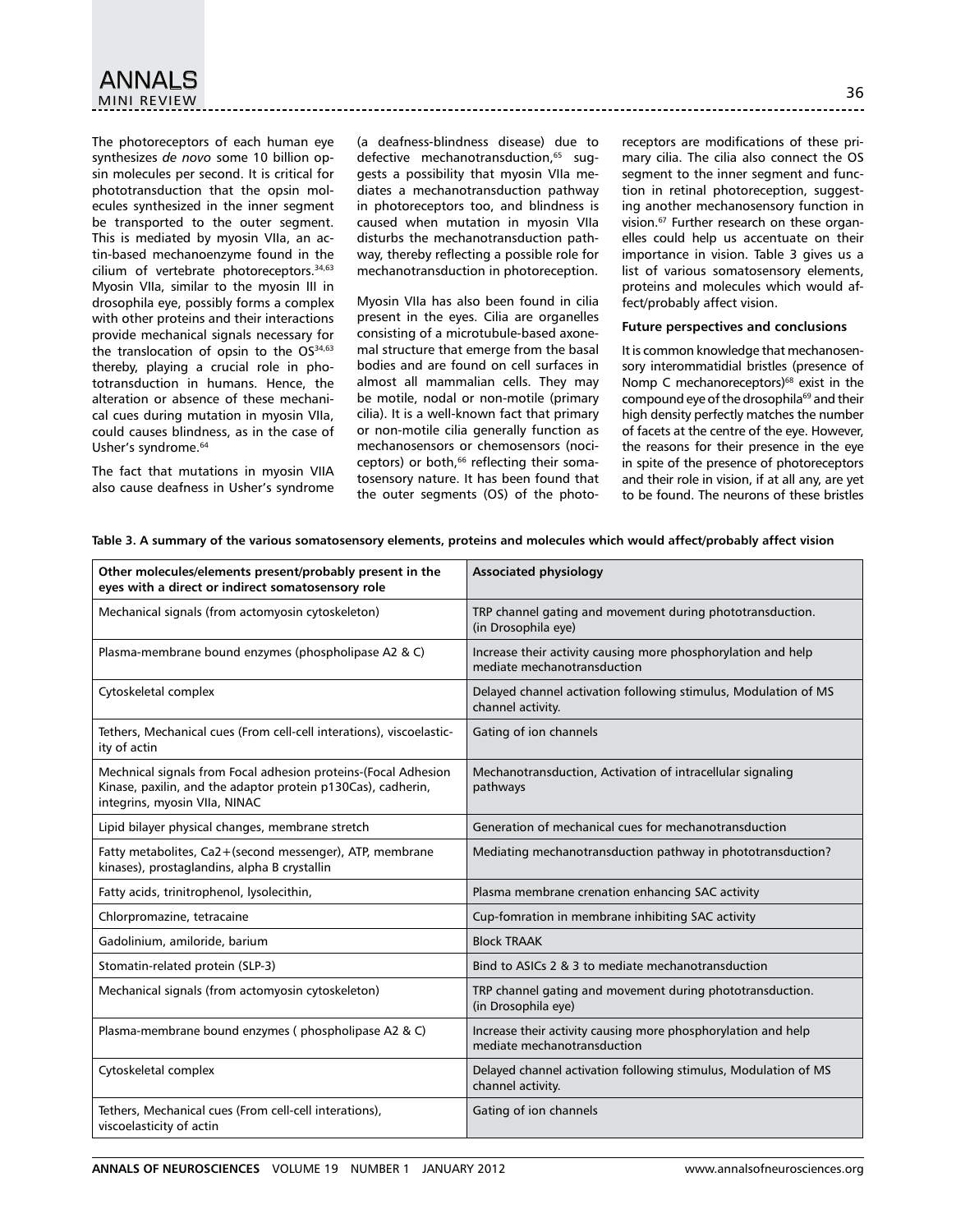| Other molecules/elements present/probably present in the<br>eyes with a direct or indirect somatosensory role                                                   | Associated physiology                                               |
|-----------------------------------------------------------------------------------------------------------------------------------------------------------------|---------------------------------------------------------------------|
| Mechnical signals from Focal adhesion proteins-(Focal Adhesion<br>Kinase, paxilin, and the adaptor protein p130Cas), cadherin,<br>integrins, myosin VIIa, NINAC | Mechanotransduction, Activation of intracellular signaling pathways |
| Lipid bilayer physical changes, membrane stretch                                                                                                                | Generation of mechanical cues for mechanotransduction               |
| Fatty metabolites, Ca2+(second messenger), ATP, membrane<br>kinases), prostaglandins, alpha B crystallin                                                        | Mediating mechanotransduction pathway in phototransduction?         |
| Fatty acids, trinitrophenol, lysolecithin,                                                                                                                      | Plasma membrane crenation enhancing SAC activity                    |
| Chlorpromazine, tetracaine                                                                                                                                      | Cup-fomration in membrane inhibiting SAC activity                   |
| Gadolinium, amiloride, barium                                                                                                                                   | <b>Block TRAAK</b>                                                  |
| Stomatin-related protein (SLP-3)                                                                                                                                | Bind to ASICs 2 & 3 to mediate mechanotransduction                  |

include thermoreceptive TRP channels encoded by the pyrexia gene, suggesting another somatosensory role in vision.<sup>18</sup> Also, the photoresponse mechanism is similar to that in mammalian intrinsically photosensitive retinal ganglionic cells.<sup>70</sup> Further research needs to be carried out to know if presence of mechanosensory organs (such as, the bristles in the drosophila eye) can be extended to human eyes too.

Photoreceptors themselves are believed to receive directional inputs from mechanosensors, as in the case of the crayfish caudal photoreceptors (CPRs), which are primary photoreceptors in the crayfish Central nervous system (CNS).<sup>71</sup> Is it possible that even human photoreceptors require somatosensory inputs?

All cells across the evolutionary spectrum, from the primitive to the most complex, need to be somatosensitive for survival. Cellular homeostasis needs osmosensation, mechanosensation, thermosensation, and chemosensation. Though photoreceptor is an epitome of a complex sensor, it must first fulfil the basic sensory demands for homeostasis. Somatosensation at the cellular level is essential to developmental pathways and to normal tissue homeostasis, in our case ocular tissues, primarily in the maintenance of tissues in which cellular adaptive responses are crucial to counteract substantial variations from normal conditions. At the tissue level, somatosensory cues are generated by cell-cell and cell matrix interactions mediated by focal adhesion kinases, integrins and other mechanoproteins. It is possible that all the molecular events in the eye and in the visual system, in general, rely on somatosensory cues or pathways for their function.

Vision, which is possible only at the systemic level, needs to adapt to the constant demands of the changing physical environment to maintain homeostasis. However, somatosensation exists even at the lower levels of hierarchy (cellular and molecular levels) in a living system and hence, it is plausible that somatosensation is fundamental to the existence of vision and probably, other senses too.

Although the recent discovery of many somatosensory molecules, enzymes, and proteins involved in vision tempts us to conclude that vision cannot exist without somatosensation, further research needs to be carried out to fetch more concrete evidences to support our hypothesis and shed light on somatosensory involvement in the functioning of other senses too.

Subjecting any cell to mechanical, thermal, chemical, and electrical forces stimuli (both internal and external) activates its somatosensory receptors, which translate the stimuli into biosignals, which in turn initiate a plethora of physiological responses, necessary for our survival. Probably, not only vision, life itself would cease to exist without somatosensation.

The article complies with International Committee of Medical Journal editor's uniform requirements for the manuscripts.

Competing interests: None, Source of Funding: None

Received Date : 27 November 2011; Revised Date: 30 December 2011 Accepted Date : 6 January 2012

## **References**

1. Ellen AL and Diana MB. Feeling the pressure in mammalian somatosensation. Curr Opin Neurobiol 2005; 15: 382–388.

- 2. Ellen AL and Michael JCT. Mechanisms of sensory transduction in the skin. Nature 2007; 445: 858–865.
- 3. Roger NN, John VH and Stephen RJ. Links between vision and somatosensation: Vision can improve the felt position of the unseen hand. Curr Biol 2001; 11(12): 975–980.
- 4. Fritzsch B, Beisel KW, Pauley S *et al*. Molecular evolution of the vertebrate mechanosensory cell and ear. Int J Dev Biol. 2007; 51(6–7): 663–78.
- 5. Joram P and Zbynek K Cubozoan jellyfish: an Evo/Devo model for eyes and other sensory systems. 2004; 48: 719–729.
- 6. Kurilova LM. Effect of thermal stimulation of the skin on the functional state of the optic analyzer. Byulleten' t~ksperimental'noi Biologii i Meditsiny 1963; 56(9): 17–21.
- 7. Kurilova LM. Effect of the conditions of adaptation of the optic analyzer to the function of the thermoreceptors of the human skin. Translated from Byulleten' ~ksperimental'noi Biologii i Meditsiny 1964; 57(3): 3–6.
- 8. Kiyoshi M. Stretching of the Mueller Muscle Results in Involuntary Contraction of the Levator Muscle. Ophthal Plast & Recons 2002; 18(1): 5–10.
- 9. Tan JCH, Kalapesi FB and Coroneo MT. Mechanosensitivity and the eye: cells coping with the pressure. Br. J. Ophthalmol. 2006; 90: 383–388.
- 10. Darrell WD Mechanobiology of trabecular meshwork cells. Exp Eye Res, 2009; 88(4): 718–723.
- 11. Diana EJ and Jan L. Mechanotransduction gone awry. Nat Rev Mol Cell Bio 2009; 10: 63–73.
- 12. Joshua ZG and Paul R Biological properties of trabecular mesh work cells. Exp Eye Res 2009; 88(4): 671–675.
- 13. Freny BK, James CHT and Minas TC. Stretch-activated channels: a minireview. Are stretch-activated channels an ocular barometer? Clin.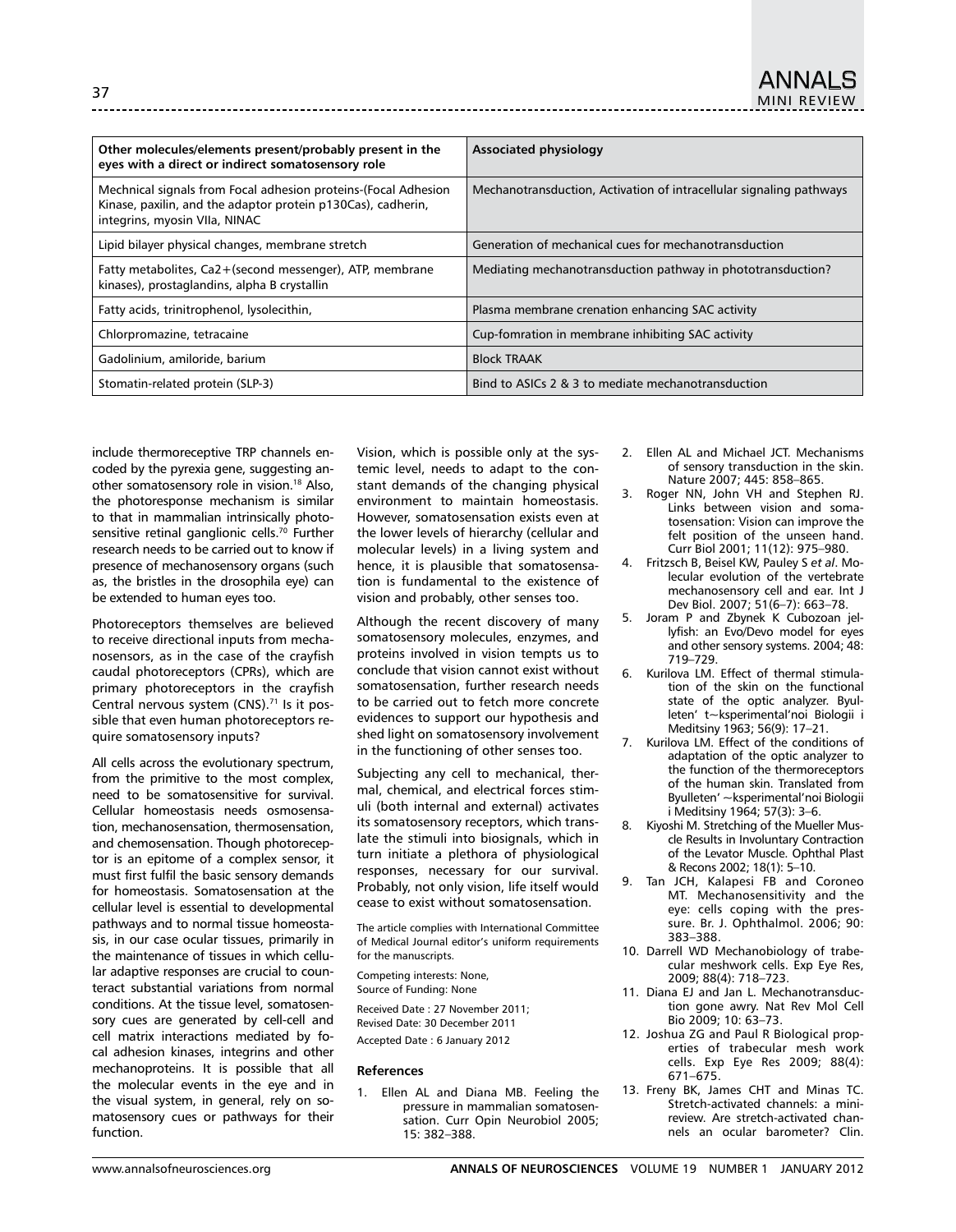ANNALS<br>MINI REVIEW MINI REVIEW

Experiment. Ophthalmol*.* 2005; 33(2): 210–217.

- 14. Mammoto A, Connor KM, Mammoto T *et al.* A mechanosensitive transcriptional mechanism that controls angiogenesis. Nature 2009; 457: 1103–08.
- 15. Matthieu R, Lise RD, Nathalie A *et al*. Mechanosensor Channels in Mammalian Somatosensory Neurons. Sensors 2007; 7(9): 1667–82.
- 16. Robert AC, Michelle A, Diana B *et al*. A Double TRPtych: Six Views of Transient Receptor Potential Channels in Disease and Health. J Neurosci 2008; 28(46): 11778–11784.
- 17. Kristopher C, Jeroen M and Frank NL. Interplay between TRP channels and the cytoskeleton in health and disease. Eur J Cell Biol 2008; 87(8-9): 631–640.
- 18. Lee Y, Lee Y, Lee J *et al*. Pyrexia is a new thermal transient receptor potential channel endowing tolerance to high temperatures in Drosophila melanogaster. Nat Genet 2005; 37: 305–310.
- 19. Ricardo D and Juan B. Unitary Recordings of TRP and TRPL Channels From Isolated *Drosophila* Retinal Photoreceptor Rhabdomeres: Activation by Light and Lipids. J Neurophysiol*.*  2009; 101: 2372–2379.
- 20. Stephan F. Primary processes in sensory cells: current advances. J Comp Physiol A Neuroethol Sens Neural Behav Physiol. 2009; 195(1): 1–19.
- 21. Simona C, Diana O, Manuela P *et al.* Expression of AmphiNaC*,* a new member of the amiloride-sensitive sodium channel related to degenerins and epithelial sodium channels in amphioxus. Int J Biol Sci*.*  2006; 2(2): 79–86.
- 22. Eric L. Acid-sensing Ion Channels in Sensory Perception. J. Biol. Chem*.* 2007; 282(24): 17325-17329.
- 23. Stephan K and Laurent S. Epithelial Sodium Channel/Degenerin Family of Ion Channels: A Variety of Functions for a Shared Structure. Physiol. Rev*.*  2002; 82(3): 735–767.
- 24. Skatchkov SN, Eaton MJ, Shuba YM *et al.* Tandem-pore domain potassium channels are functionally expressed in retinal (Müller) glial cells. Glia 2005; 53(3): 266–276.
- 25. Reyes R, Lauritzen I, Lesage F *et al*. Immunolocalization of the arachidonic acid and mechanosensitive baseline traak potassium channel in the nervous system. Neuroscience*,* 2000; 95: 893–901.
- 26. Juana G, Carmen AM, and Carlos B. Activation of Scleral Cold Thermoreceptors by Temperature and Blood Flow Changes. Invest Ophth Vis Sci 2003; 44(2): 697–705.
- 27. Iovchev M, Boutanaev A, Ivanov I *et al.* Phylogenetic shadowing of a histamine-gated chloride channel involved in insect vision, Insect Biochem Mol Biol. Jan 2006; 36(1): 10–7.

28. Hong ST, Bang S, Paik D *et al.* Histamine and its receptors modulate temperature preference behaviors in Drosophila. J Neurosci 2006; 26(27): 7245–7256.

- 29. Situ P, Simpson TL, Fonn D. Eccentric variation of corneal sensitivity to pneumatic stimulation at different temperatures and with CO2. Exp Eye Res 2007; 85: 400–405.
- 30. Fengfu L, David C, Chris L *et al*. Cellular and nerve regeneration within a biosynthetic extracellular matrix for corneal transplantation. PNAS 2003; 100(26): 15346–51.
- 31. Carlos B, Carmen AM and Juana G. Neural basis of sensation in intact and injured corneas. Exp Eye Res 2004; 78: 513–525.
- 32. Donaldson IM. The functions of the proprioceptors of the eye muscles. Philos Trans R Soc Lond B Biol Sci*.*  2000; 355(1404): 1685–1754.
- 33. Weir C, Knox P, and Dutton G. Does extraocular muscle proprioception influence oculomotor control? Br J Ophthalmol*.* 2000; 84(9): 1071– 1074.
- 34. Leonard H, Malcolm B, Peter, JC *et al* Sensory Capacity of the Royal College of Surgeons Rat. Invest Ophthalmol Vis Sci*.* 2000; 41: 3979– 3983.
- 35. Lewis RF, Zee DS, Gaymard BM *et al.* Extraocular muscle proprioception functions in the control of ocular alignment and eye movement conjugacy J Neurophysiol 1994; 72(2): 1028–1031.
- 36. Jianliang T Scott, BS, Harold EB. Signals of eye-muscle proprioception modulate perceived motion smear. J Vision 2008; 8(14): 1–6.
- 37. Sung EP, Ho SS, Sei YO. Innervated Myotendinous Cylinders Alterations in Human Extraocular Muscles in Patients With Strabismus. *Korean* J Ophthalmol*.* 2009; 23(2): 93–99.
- 38. Daniela B, Jonathan C and Miall RC. Proprioception Contributes to the Sense of Agency during Visual Observation of Hand Movements: Evidence from Temporal Judgments of Action. J Cognitive Neurosci 2007; 19(9): 1535–1541.
- 39. Fortuna F, Barboni P, Liguori R *et al*. Visual system involvement in patients with Friedreich's ataxia. Brain 2009; 132(1): 116–23.
- 40. Fahey MC, Cremer PD, Aw ST *et al*. Vestibular, saccadic and fixation abnormalities in genetically confirmed Friedreich ataxia. Brain 2008; 131(4): 1035–45.
- 41. Subhash CB. Neuroscience for the Study of Communicative Disorders, Wolters Kluwer Health/Lippincott Williams & Wilkins, Philadelphia 2008.
- 42. Ernst MO, Banks MS and Bulthoff HH. Touch can change visual slant perception. Nat Neurosci 2000; 3: 69–73.
- 43. Keiko O, Norimichi K, Yuji W. Haptics can modulate the Hering and Wundt illusions. Jpn Psychol Res 2007; 49(1): 79–85.
- 44. Lackner JR and Zakbar J. Proprioceptive information about target location suppresses autokinesis. Vision Res*.*  1977; 17: 1225.
- 45. Lackner JR and Evanoff JN. Some proprioceptive influences on the spatial displacement component of the oculogyral illusion. Percept Psychophys 1988; 43: 526.
- 46. Harriet AA and Glyn WH. Direct Tactile Stimulation of dorsal Occipito-Temporal Cortex in a Visual Agnosic. Curr Biol 2009; 19: 1–6.
- 47. Emiliano M, Chris DF, Jon D. Modulation of Human Visual Cortex by Crossmodal Spatial Attention. Science 2000; 289(5482): 1206–1208.
- 48. Michael SB, Nafi EY, Neel K *et al*. Human MST But Not MT Responds to Tactile Stimulation. J Neurosci 2007; 27(31): 8261–8267.
- 49. Blake R, Sobel KV, James TW. Neural synergy between kinetic vision and touch. Psychol Sci. 2004; 15(6): 397–402.
- 50. Adolphs, R. Neural systems for recognizing emotion. Curr Opin Neurobiol. 2002; 12(2): 169–77.
- 51. Ralph A, Hanna D, Daniel T *et al*. A Role for Somatosensory Cortices in the Visual Recognition of Emotion as revealed by three-dimensional lesion mapping*.* J Neurosci 2000; 20(7): 2683– 2690.
- 52. Ralph A. Neural systems for recognizing emotion. Curr Opin Neurobiol 2002; 12(2): 169–177.
- 53. Tsurudome K, Li X, Matsumoto N. Intracellular and current source density analyses of somatosensory input to the optic tectum of the frog. Brain Res*.* 2005; 1064(1–2): 32–41.
- 54. Fix JD, Neuroanatomy, Harwal Publishing, Philadelphia (1992).
- 55. Møller AR, Neural plasticity and disorders of the nervous system, Cambridge University Press, Cambridge 2006.
- 56. Kazuhide I. P2 receptors and chronic pain. Purinerg Signal 2007; 3: 135– 144.
- 57. Boris AC and Peter Illes. P2X Receptors and Nociception. Pharmocol Rev 2001; 53(4): 553–568.
- 58. Burnstock G. P2X receptors in senory neurones. Brit J Anaesth 2000; 84(4): 476–488.
- 59. Uwe B, Elke G, Claudia I *et al*. Gene expression of the P2X receptors in the rat retina. Molecular Brain Research 1998: 59(2): 269–272.
- 60. Uwe B, Konrad K and Thomas HWS. Expression of the  $P2X_7$ -receptor subunit in neurons of the rat retina. Mol Brain Res 1998; 62(1): 106–109.
- 61. Taschenberger H, Juttner R and Grantyn R. Ca2+-Permeable P2X Receptor